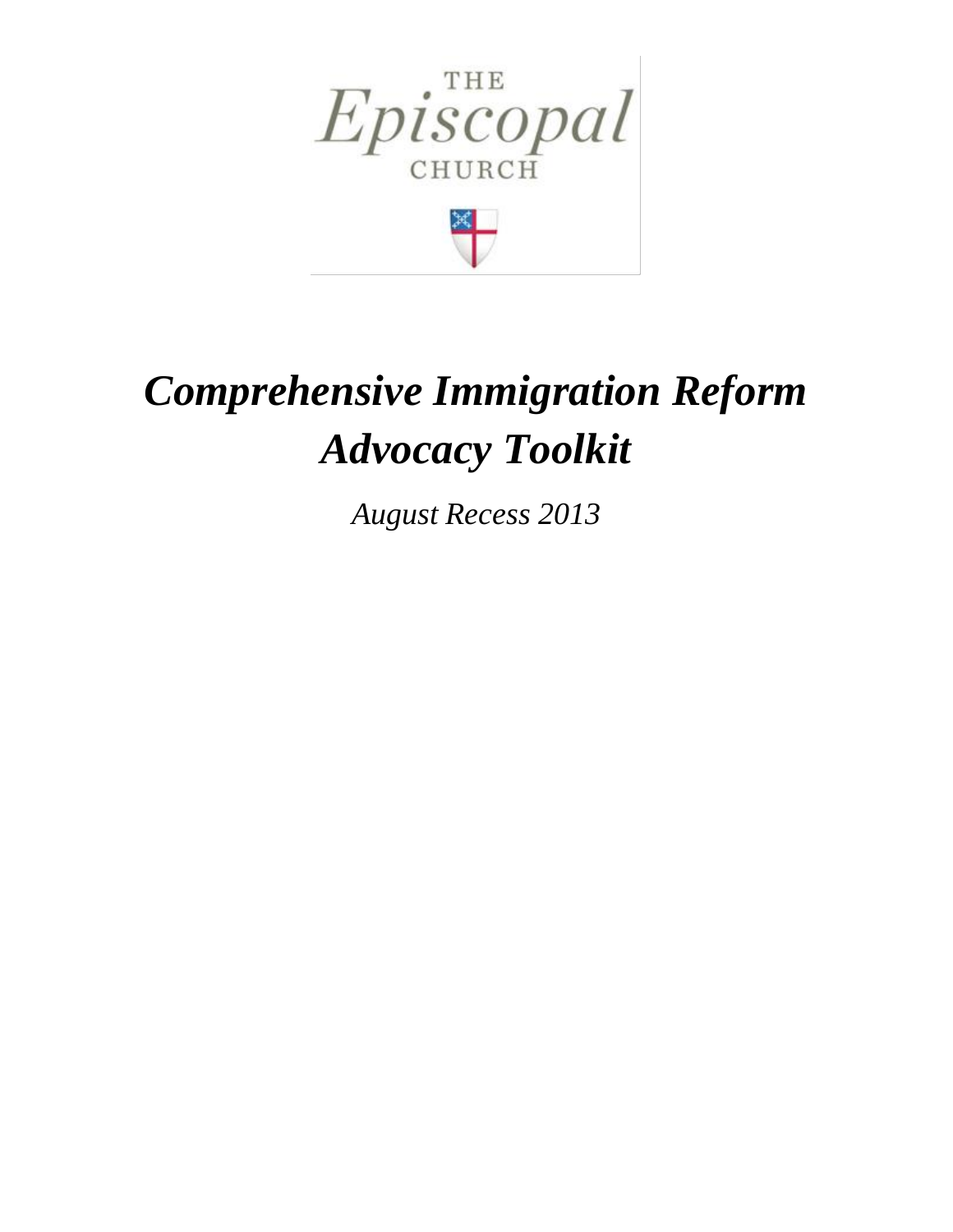# **Table of Contents**

| <b>Introductory Letter from Alexander D. Baumgarten, Director,</b>              |
|---------------------------------------------------------------------------------|
| <b>Office of Government Relations and Katie Conway, Immigration and Refugee</b> |
| <b>August Sermon Topics from The Most Rev. Katharine Jefferts Schori4-5</b>     |
|                                                                                 |
| Prayer Vigils for Family Unity & Immigration Reform13-18                        |
|                                                                                 |
|                                                                                 |



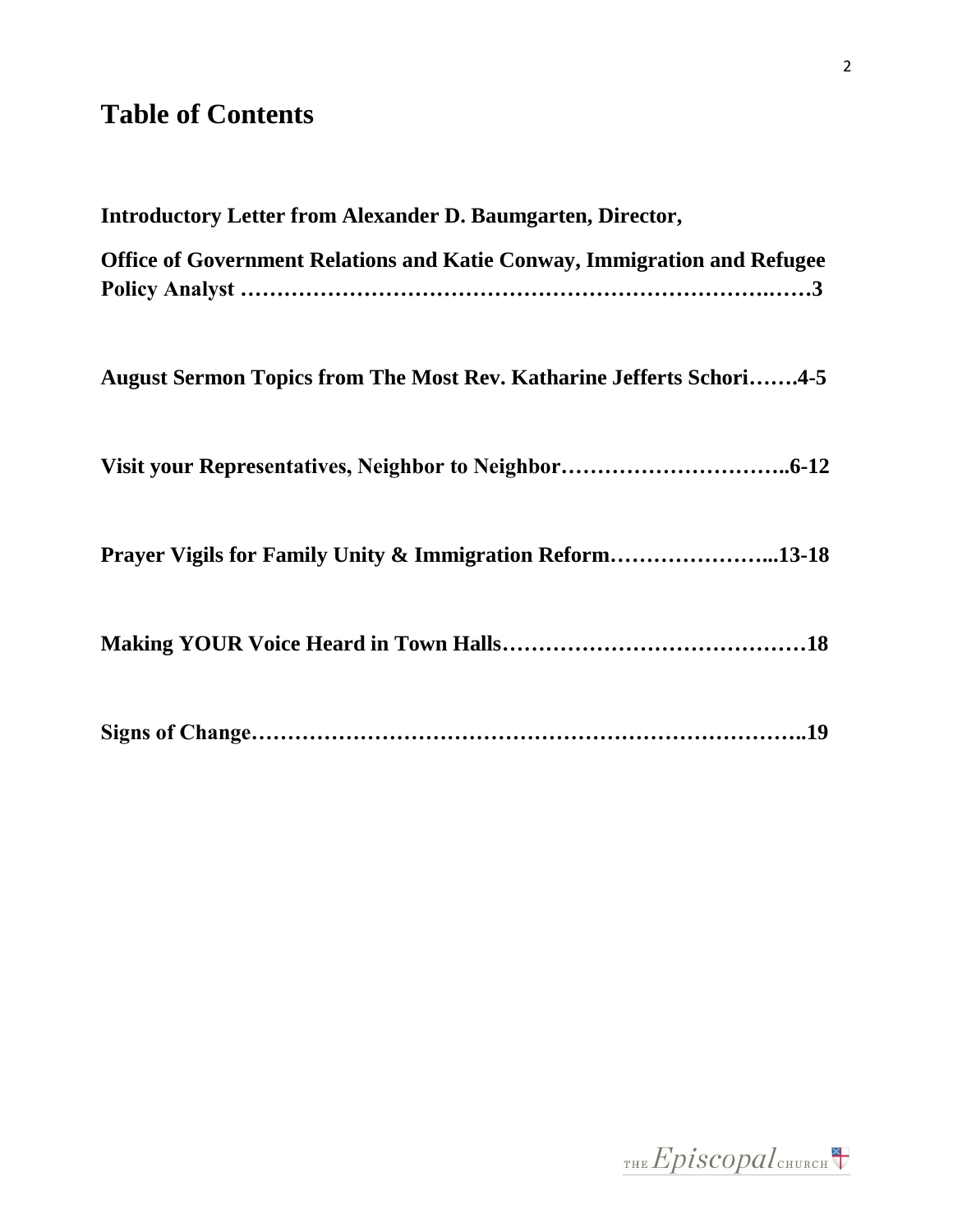#### Dear friends,

Before immigration reform became a politically popular topic and during its recent time in the spotlight on Capitol Hill, our Church has played a vital role in bringing the human implication of broken policies to the attention of decision makers. Years of witness and education by Episcopalians in communities across the country have helped build the national momentum that made S. 744, the bipartisan comprehensive immigration bill that passed the Senate in June, a reality. Our work, however, is far from over.

Members of the House of Representatives return home to their districts for the month of August, making it the most pivotal month yet in a year of tireless advocacy. Despite poll after poll reporting that the majority of Americans support a pathway to citizenship, despite the momentum in the Senate, and despite the clear need for reform, a majority of the House has not yet decided to take up the issue of immigration. While lawmakers are home they need hear from their constituents and their neighbors that reform is needed in their community and communities across the country.

Your voice and the collective voice of The Episcopal Church is needed to ensure that our broken immigration system is reformed to unite rather than divide families, to foster citizenship rather than indentured servitude, and to ensure that every migrant, made in the image of God, is treated with dignity and respect. In the following pages, we suggest a variety of actions through which each of us can contribute to the transformation of this unjust structure in our society. One new suggestion offered by Presiding Bishop Katharine Jefferts Schori after consultation with both Republican and Democratic lawmakers in the House who support comprehensive immigration reform is the dedication of a Sunday – sometime during the August congressional recess – for preaching and prayer about this important subject. The Presiding Bishop herself has offered some concrete and inspirational reflections on the lectionary for each Sunday in the recess; we hope these will inspire new and creative thinking.

This and other ideas that follow in this toolkit are suggestions from members of our Church, its leadership and staff, and our interfaith partners, but they are simply a starting point. Any action you take – whether you include your member of Congress in prayer, preach about the need for comprehensive immigration reform, host a vigil, visit your district congressional office, or place an immigration reform-themed message on your congregation's sign – will help us move closer to the justice and reform that we seek for our country.

Thank you for your commitment to action. Work toward a just society is the responsibility and privilege of every baptized Christian, and our office is honored to support the excellent and transformational work Episcopalians throughout this Church are undertaking. Together we are building a churchwide conversation – but, even more than that, a churchwide movement.

In faith,

*Alexander D. Baumgarten Katie Conway*

Director of Government Relations Immigration and Refugee Policy Analyst

THE  $Epis copal$ <sub>CHURCH</sub>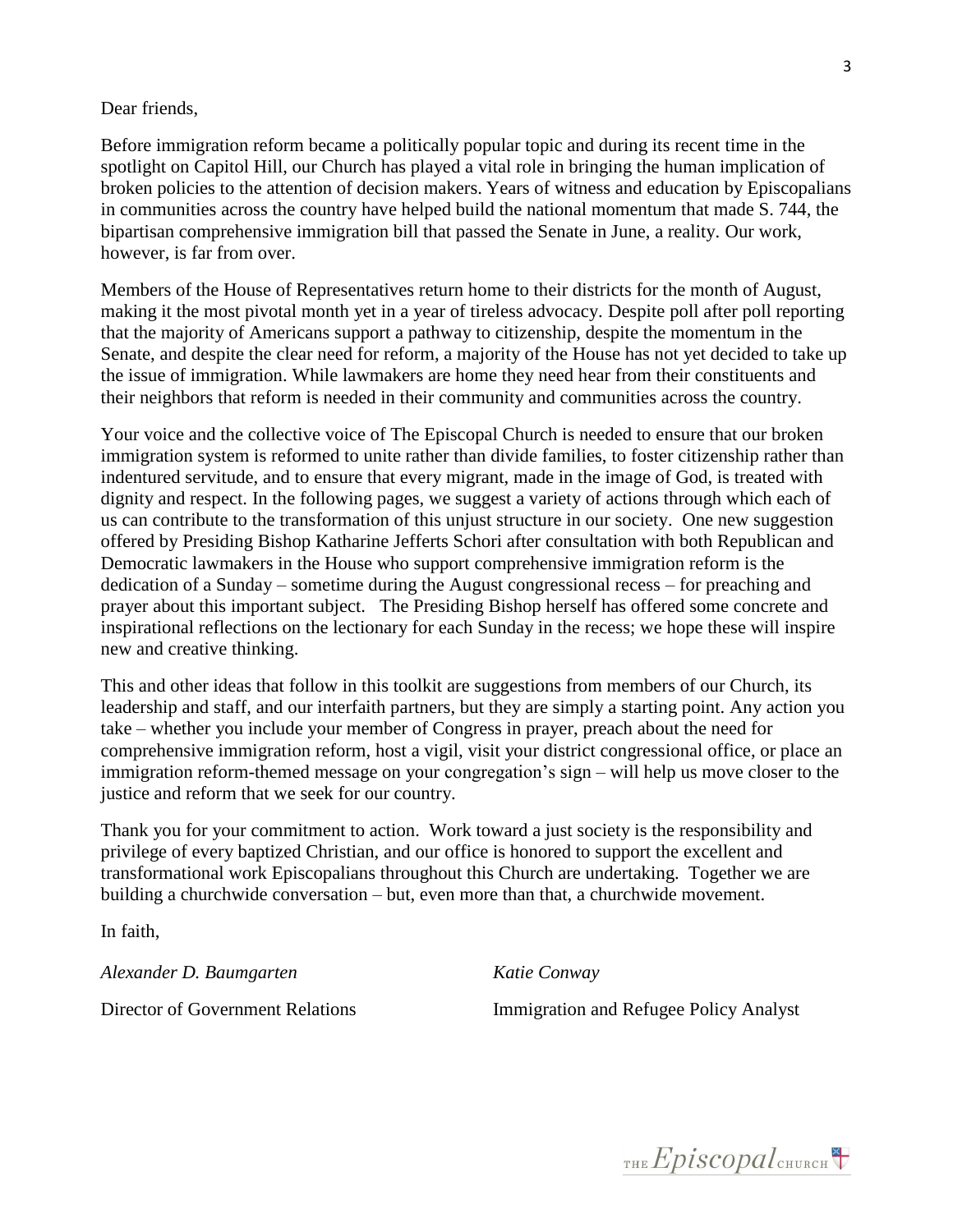# A Sunday of Prayer and Preaching on Comprehensive Immigration Reform

*Last month, I spent a day with my staff in Washington meeting with both Republican and Democratic lawmakers to discuss the need for comprehensive immigration reform. Based on those conversations, and a need we clearly identified for grassroots action around immigration reform during the summer congressional recess while members of Congress are in their home districts, I urge Episcopal congregations to dedicate a Sunday during that recess to prayer and preaching on the need for reform.* 

*We have a great deal of work to do in creating the momentum that will encourage the House of Representatives to pass immigration reform. The bar is high, but we've done this before. The Senate's historic passage of comprehensive reform earlier this year was a product of advocacy from people of faith and many others across the United States. Now, we must do it again for the House.*

*Welcome for the migrant and stranger is a mandate that runs through our Scriptural tradition. Accordingly, the readings appointed for any of the Sundays during the summer congressional recess provide ample opportunity to reflect upon this important work. I'm pleased to offer the following short reflections on the propers for each Sunday during this timeframe, and hope that they may prove useful to clergy and other congregational leaders wishing to plan a Sunday dedicated to this theme.*

*Know that my prayers are with you and with all who work to build a more just nation and world.*

*Your servant in Christ,*

*The Most Rev. Katharine Jefferts Schori* 

# **Sermon Themes Related to Immigration**

**First Sunday, August 4 -** The first Sunday in August (Proper 13) has a nice connection between "out of Egypt I called my son" and strong proscriptions against greed in the psalm, Colossians, and the gospel. The gospel is particularly poignant on this theme, speaking of dividing the inheritance with one's brother.

From the psalm: *Hear this, all you peoples; hearken, all you who dwell in the world, \* you of high degree and low, rich and poor together.*

#### +++

**Second Sunday, August 11** – The second Sunday (Proper 14) has this passage from Isaiah: *Wash yourselves; make yourselves clean; remove the evil of your doings from before my eyes; cease to do evil, learn to do good; seek justice, rescue the oppressed, defend the orphan, plead for the widow. (Isaiah 1:16-7)*

The psalm is also relevant and the Hebrews' passage speaks of Abraham's migration.

THE Episcopal CHURCH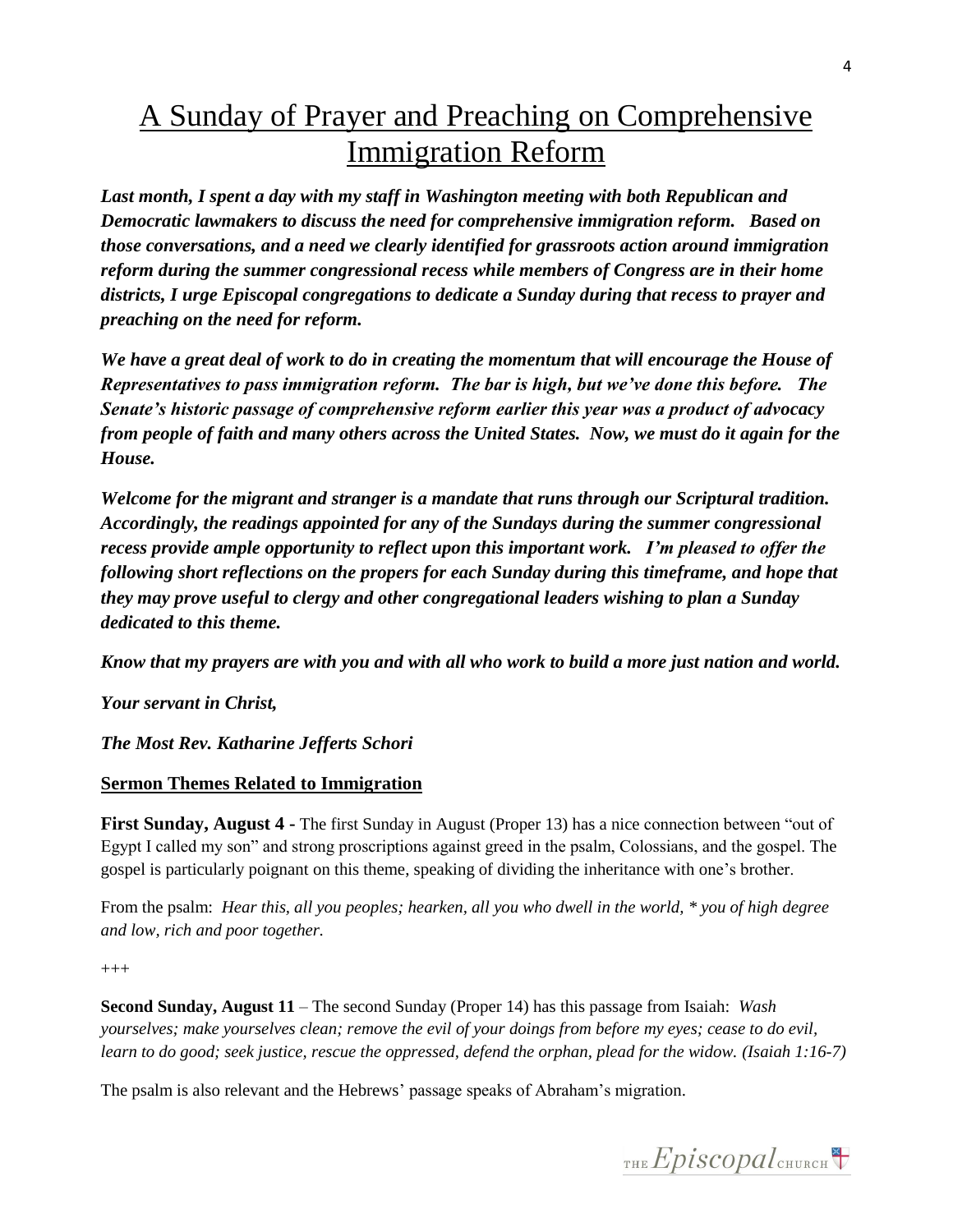Psalm 33:13 *The LORD looks down from heaven, \* and beholds all the people in the world*.

 $^{+++}$ 

**Third Sunday, August 18** - (Proper 15) offers this in Psalm 80:8 *You have brought a vine out of Egypt; \* you cast out the nations and planted it. 9 You prepared the ground for it; \* it took root and filled the land.* 

The gospel offers an opportunity to preach about division within families.

+++

**Fourth Sunday, August 25** - (Proper 16) There are multiple connections in this week's readings, from both the gospel and Isaiah. The gospel offers some possibilities for connecting healing with just employment.

"*There are six days on which work ought to be done; come on those days and be cured, and not on the sabbath day." But the Lord answered him and said, "You hypocrites! Does not each of you on the sabbath untie his ox or his donkey from the manger, and lead it away to give it water? And ought not this woman, a daughter of Abraham whom Satan bound for eighteen long years, be set free from this bondage on the sabbath day?"*

In Isaiah 58: *If you remove the yoke from among you, the pointing of the finger, the speaking of evil, if you offer your food to the hungry and satisfy the needs of the afflicted, then your light shall rise in the darkness…* Later the scripture mentions the "repairer of the breach."

+++

**Sunday September 1, Labor Day weekend** - This Sunday offers, perhaps, the greatest resonance. Jeremiah speaks of being led through the wilderness into a plentiful land, and those who entered and defiled God's land. Hebrews: *do not neglect to show hospitality to strangers; remember those in prison, and those being tortured, as though you yourself were being tortured*…

The gospel seems especially appropriate, asking that we not take the place of honor for ourselves, and when giving a banquet, invite the poor!

 $+++$ 

If you or your parish clergy preach on the topic of immigration or the treatment of strangers in our faith and in our communities, please share it with us. These sermons could easily become a letter from your congregation to your Representative or an op-ed. The Office of Government Relations and the Office of Communications would be happy to work with you on this or other adaptations of a sermon. Please email [kconway@episcopalchurch.org](mailto:kconway@episcopalchurch.org) for more information.

THE Episcopal CHURCH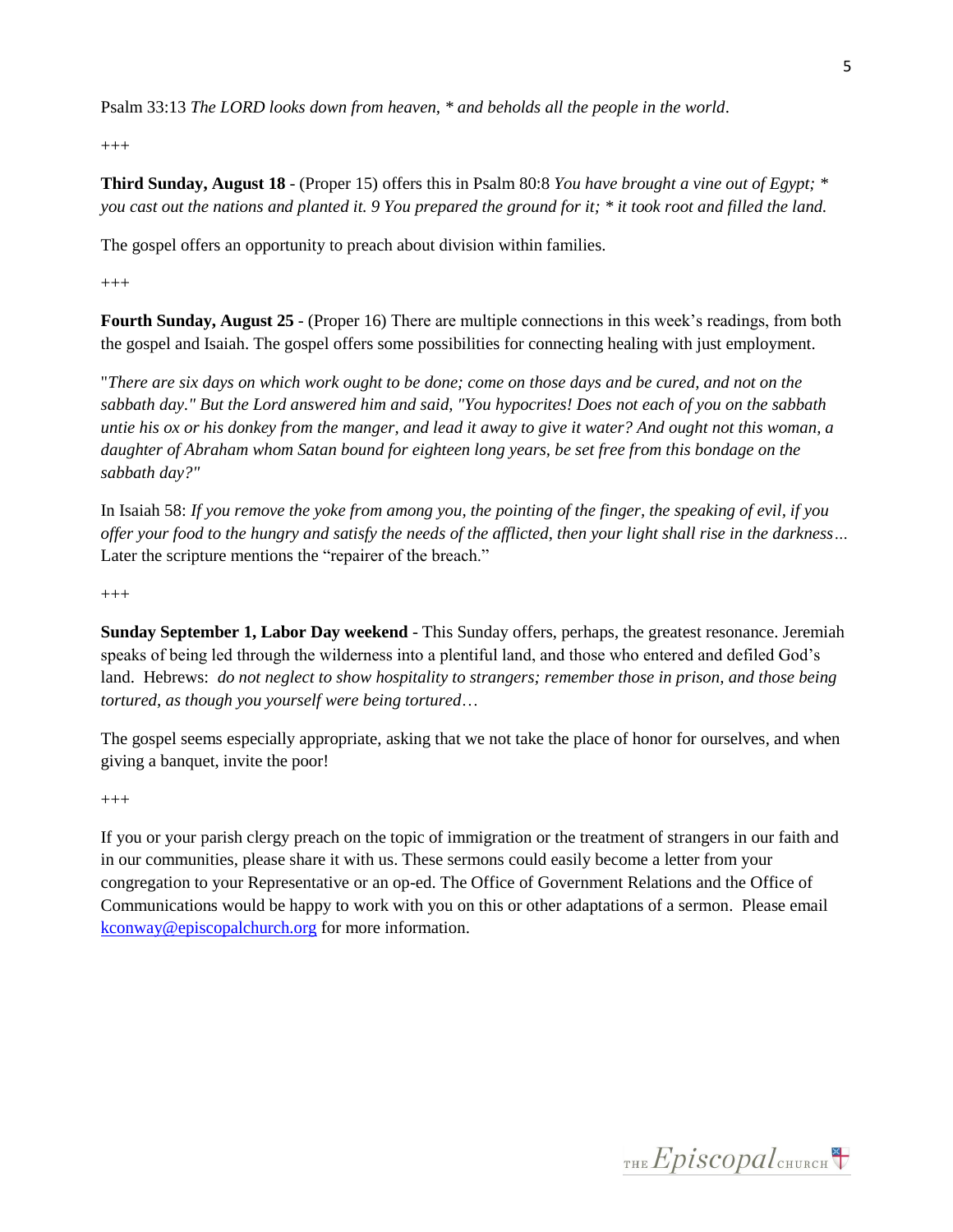# Visit *your* Representatives, Neighbor to Neighbor

# **Why call them Neighbor-to-Neighbor visits?**

Bringing together a delegation of faith and community leaders to establish and nurture relationships with your senators and representatives is crucial for changing the "unjust structures" within our society. When members of Congress know their constituents care about refugees, family unity, humane enforcement, and immigrants' rights, they vote accordingly. As both representatives and members of your communities, every senator and representative has an office – often multiple offices – in their home states. Visits to these offices are an impactful way to speak, neighbor to neighbor, with representatives and let them know the broken immigration system has affected your community.

# **Purpose of Neighbor-to-Neighbor In-District Visits**

- 1. To fulfill the promise of our baptismal covenant and "strive for justice and peace." Neighborto-neighbor visits put faith into action by demanding that senators and representative understand that we, as constituents and people of faith, want compassionate immigration reform.
- 2. To persuade your senators and representative to vote for immigration reform that prioritizes family unity for all families and provides a pathway to full citizenship.
- 3. To build relationships between people of faith and the public officials who make decisions that impact our communities.

It is helpful to meet with your senators and representative as early into the  $113<sup>th</sup>$  Congress as possible. Urge them to support immigration reform based on the principles of full citizenship and family unity. Building these relationships early is also important as you will want to follow-up with them after an immigration bill is introduced.

# **Theological Grounding and Church Policy**

*"Will you strive for justice and peace among all people and respect the dignity of every human being?"- Baptismal Covenant, Book of Common Prayer* 

We work with our immigrant brothers and sisters to advocate for justice not only as part of our ministry of public policy but also as part of our scriptural mandate. In the Old Testament alone there are 92 references to the stranger, and we are reminded, *"When immigrants live in your land with you, you must not cheat them. Any immigrant who lives with you must be treated as if they were one of your citizens. You must love them as yourself, because you were immigrants in the land of Egypt; I am the LORD your God*.*" (Leviticus 19:33-34, Common English Bible)*

In the Gospels, Jesus teaches that in welcoming and serving the sojourner, we welcome Jesus himself. *"I was a stranger and you welcomed me… when you have done it for one of the least of these brothers and sisters of mine, you have done it for me." (Matthew 25:35-40).* The welcome that Jesus models and teaches his followers to exemplify is also found at the heart of the Good Samaritan parable, when he defines the good neighbor as *"the one who showed mercy." (Luke 10:37).* 

Firmly rooted in our ministry of welcome, the Episcopal Church has become a national leader in immigration advocacy. Informed by their experiences working with and in immigrant communities,

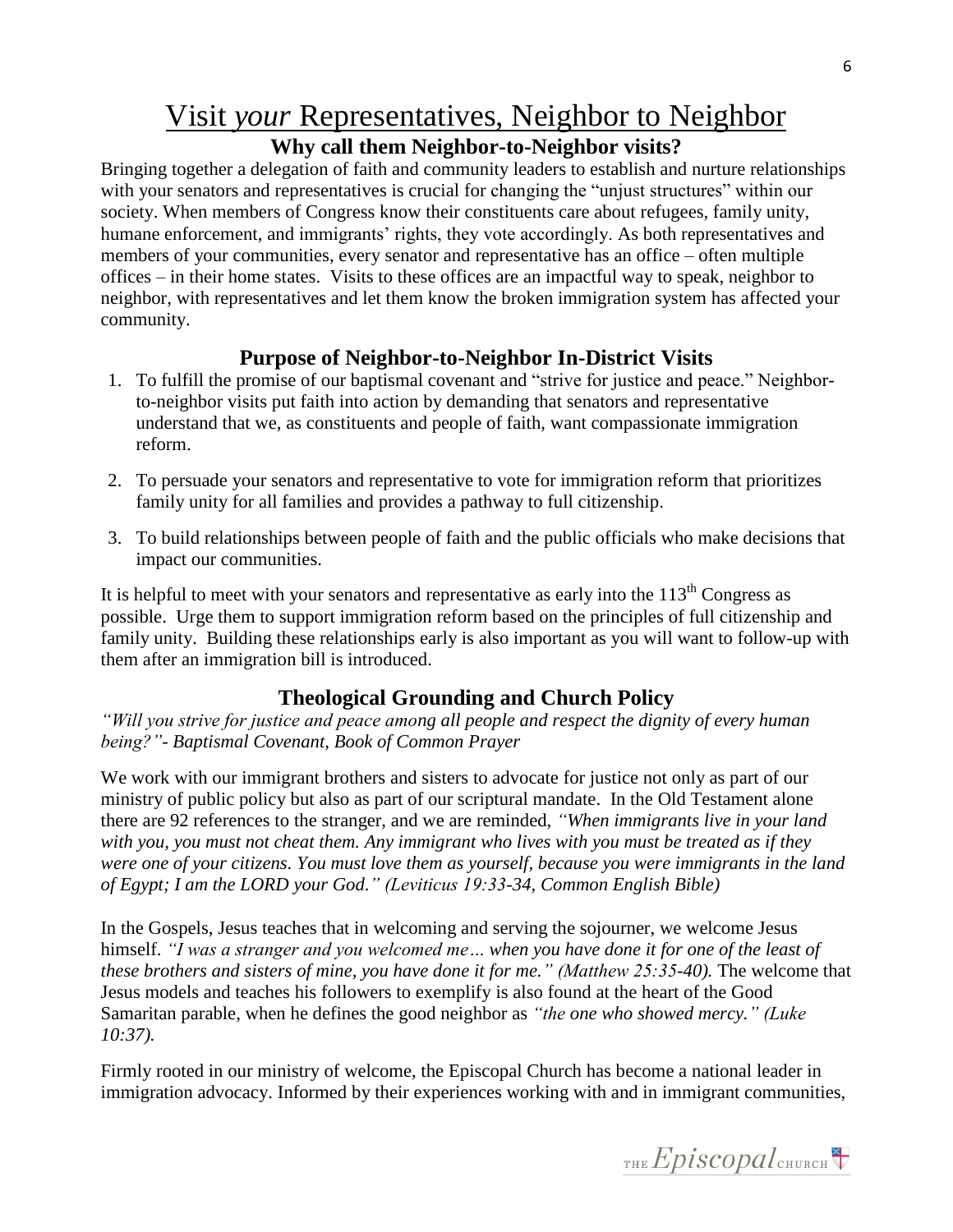individuals, congregations, diocese, deputies and bishops have brought the broken pieces of our immigration system to General Convention. The resolutions passed by General Convention form the immigration policy backbone of the Episcopal Church and seek to enact a more just and humane immigration system. With politicians across the spectrum defining a pathway to citizenship, enforcement and family differently, it is important to define these key terms when meeting with decision makers.

# **A Pathway to Citizenship**

For the majority of the 11 million undocumented immigrants residing in the United States, there is no accessible legal pathway through which they can adjust their status and therefore remain with their families and seek lawful employment. The Episcopal Church supports nothing less than a pathway to full citizenship for undocumented immigrants wishing to come out of the shadows and will not support overly punitive measures, such as making legalization contingent upon enforcement measures, or restricting access to basic civil rights such as voting, accessing child tax credits or sponsoring family members.

# **Resolutions:**

- Urge the U.S. Congress to enact comprehensive immigration reform to give undocumented persons who have established roots in the United States a pathway to legalization and full social and economic integration into the United States. (GC 09)
- Adopt the fundamental principles that undocumented immigrants should have reasonable opportunity to pursue permanent residency, legal workers should be allowed to enter the U.S. to respond to recognized labor force needs, close family members should be allowed to reunite without undue delay with individuals lawfully present in the U.S; fundamental principles of legal due process should be granted to all persons and enforcement of national borders and immigration policies should be proportional and humane. Furthermore, the Episcopal Church deplores any action on behalf of the government, which unduly emphasizes enforcement, including militarization of the border between the United States and Mexico. (GC 06)

# **Protection for Refugees and other Vulnerable Migrants**

The Episcopal Church supports a robust refugee resettlement program for those fleeing their countries to escape persecution, oppression, and war. Through the Episcopal Migration Ministries, our Church has worked in public-private partnership with the U.S. Government to resettle thousands of refugees since the inception of the program in 1980. In the decades since this ministry to

"welcome the stranger" began, however, we have welcomed an ever-diversifying refugee population, including refugees from more than 69 nationalities, and an increasing number of refugees with serious medical conditions; refugees who are victims of torture and severe sexualgender based violence; and more single female heads of household. The Episcopal Church is committed to welcoming refugees to peaceful homes and hopeful futures in the United States, but the laws that govern our refugee resettlement program and immigration system must change if the United States is to continue as the world leader in humanitarian resettlement. **Resolutions:**

 Urge the United States Congress to reform the Refugee Act of 1980 in order to modernize the nation's refugee program, including modernizations such as but not limited to meeting

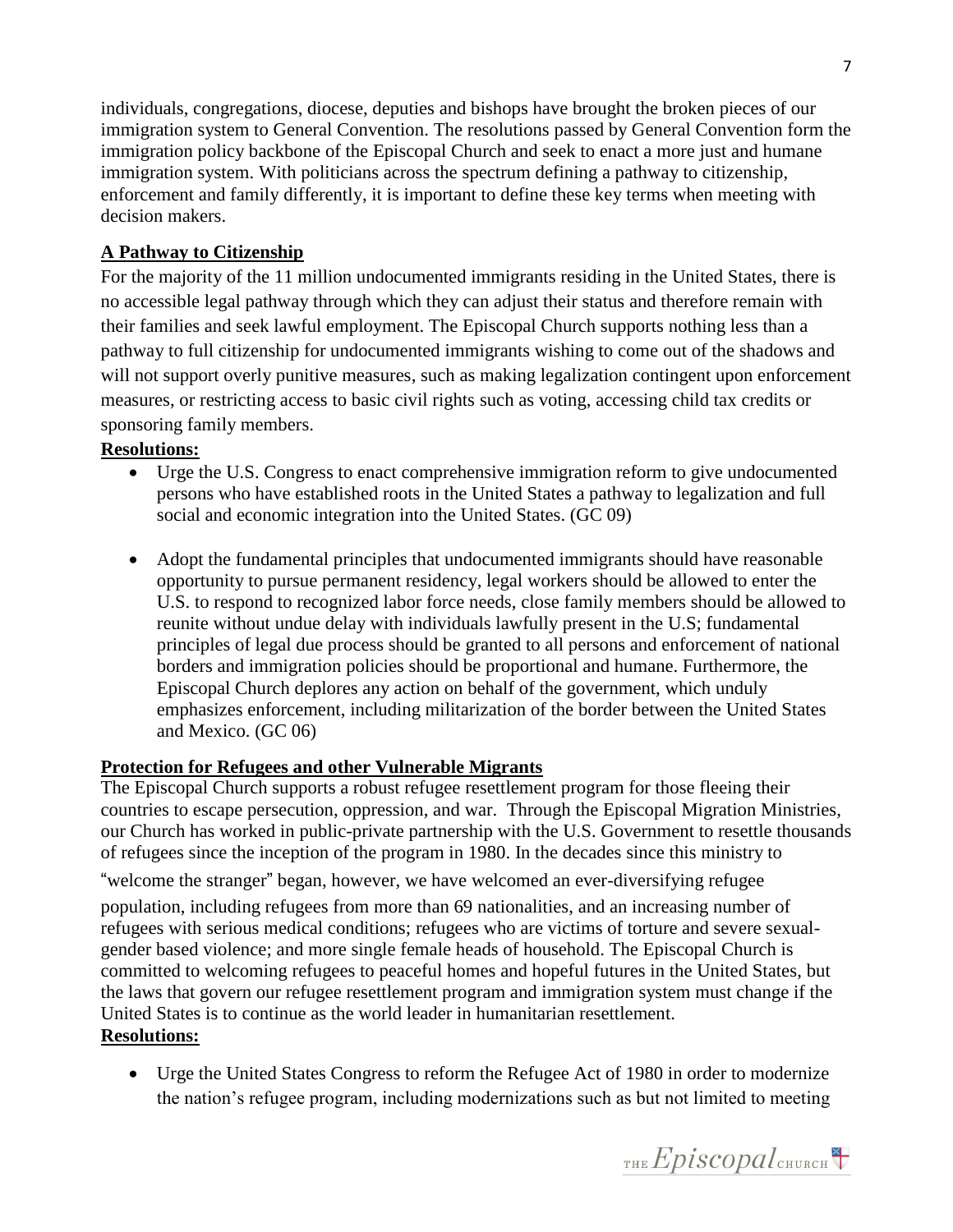the urgent needs of a diverse refugee population through specialized and extended case management, culturally and linguistically appropriate mental health services, recertification assistance for refugees with a professional background, restoration of federal benefits from 8 months to at least one year, housing and transportation assistance, and other innovative policies that create sustainable integration pathways for refugees. (GC 12)

 Urge the U.S. government to extend the protection of asylum to vulnerable peoples, especially women fleeing mutilation or cultural practices that deny their full humanity. (EC 2/04)

# **The DREAM Act**

The Development Relief and Education for Alien Minors (DREAM) Act would provide a path to legal status for undocumented youth who arrived in this country as infants or children and have grown up as members of our communities. The Episcopal Church strongly supports the DREAM Act. This act would provide immigrant youth the opportunity to pursue higher education and/or serve the United States so that they can become fully contributing members of our communities and eventually become citizens of the United States. Every child growing up in America deserves the opportunity to grow into full stature as a member of our society and to achieve his or her dreams. Withholding legal status from these children not only hurts them, but it deprives America of future generations of dedicated citizens, innovators, entrepreneurs and public servants. **Resolutions:**

- Support federal legislation that presents a pathway to citizenship for undocumented youth and young adults while assisting undocumented youth, known as "DREAMers," in accessing higher education. (GC 12)
- Urge the U.S. government to allow undocumented youth who arrive as infants or children to pursue higher education and/or serve in the military in order to contribute to their communities and become citizens. (GC 09)

# **Enforcement**

The Episcopal Church supports common sense immigration enforcement policies that respect the dignity and worth of every human being. Those who break our immigration laws in order to do us harm need to be prevented from doing so, but the increased militarization of the border, programs that encourage racial profiling, and prison-like detention for migrants is not the solution. The Episcopal Church supports alternatives to costly and prison-like detention for individuals who pose no threat to public safety, and the end to programs that separate families and erode trust between law enforcement and immigrant communities, such as the 287-g and the Secure Communities program.

# **Resolutions:**

• Decry the use of racial profiling as a reason to question an individual's immigration status and call for the immediate end to the Secure Communities program which leads to lengthy detention of immigrants who have no serious charges against them and discourages victims of crimes, such as domestic abuse, from reporting those crimes. (GC 12)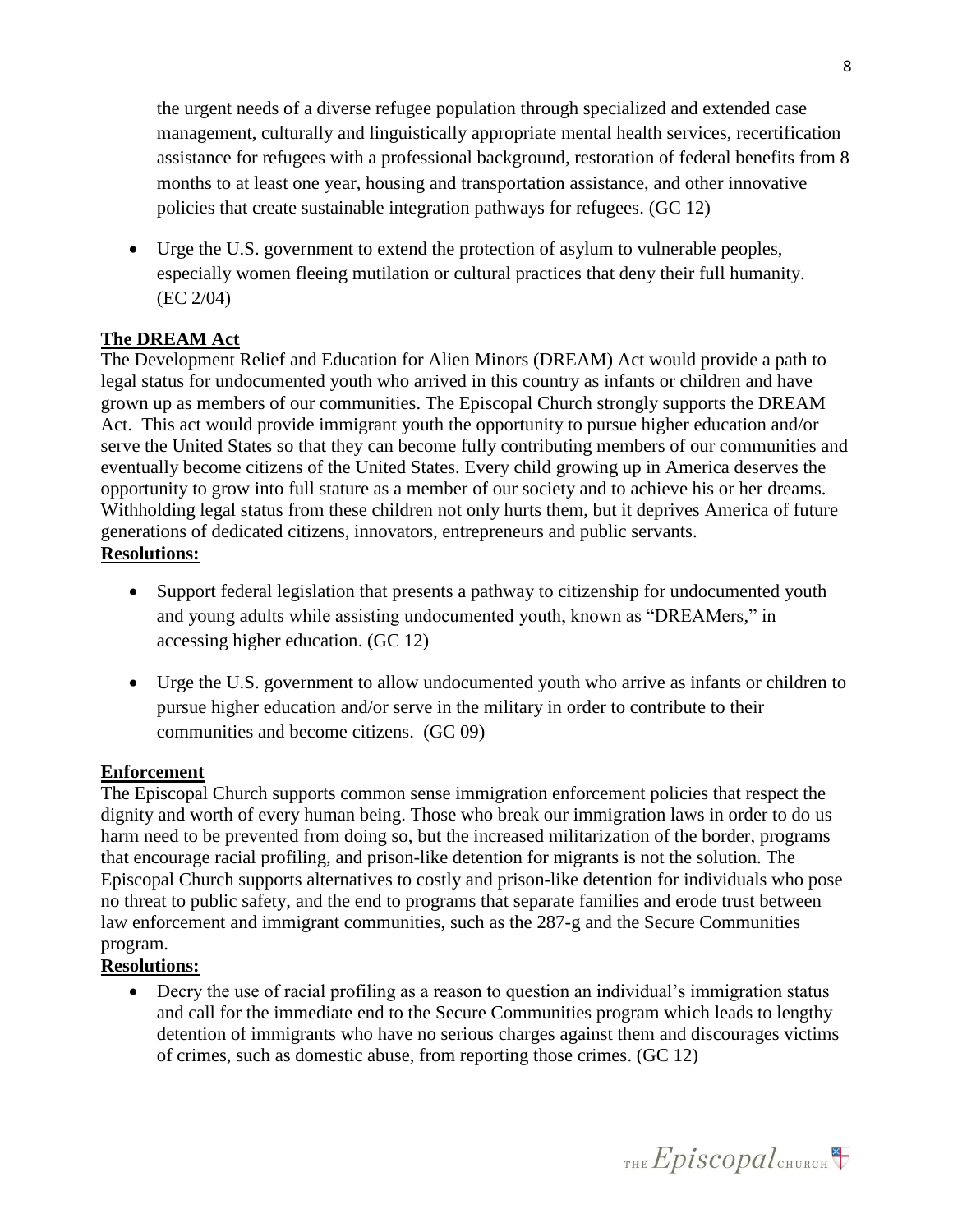- Urge the U.S. government to terminate any program that allows or funds local law enforcement agencies' enforcement of immigration law, thereby allowing immigrant victims of crime to report it without fear of deportation. (GC 09)
- Urge the U.S. government to establish a moratorium on roadside checkpoints and raids carried out by Immigration and Customs Enforcement (ICE) that tear families apart. (GC 09)
- Urge the U.S. government to ensure that undocumented immigrant detainees are provided with humane treatment, adequate food and medical care and sanitary conditions. (GC 09)
- Urge the U.S. government to consider alternatives to a costly prison-like detention system for immigrants. (GC 09)

# **Benefits for immigrants**

The Episcopal Church believes that immigrants should not be unfairly barred from accessing benefits, such as coverage under the Affordable Care Act or federal student loans.

# **Resolutions:**

- Urge U.S. government to ensure that needy immigrants are not unfairly denied essential services and benefits. (GC 97)
- Support a welfare system that does not discriminate on the basis of marital status, age, legal immigrant status or ability to identify other parent. (EC 2/95)

# **Your Neighbor-to-Neighbor Visit: BEFORE THE VISIT**

**1. Organize a team:** Before you meet with your senators and representative, get a team together. A team ideally includes faith leaders, service providers and/or people whose lives have been directly impacted by the immigration system. Be strategic in finding team members who best represent your community's call for immigration reform and who can commit to building an ongoing relationship with your member of Congress plus community leaders who the senator or representative may already know and respect. Think of the impacted communities in your arearecent immigrant communities or congregations and [refugee communities](http://episcopalmigrationministries.org/where_we_work/emm_affiliate_network_map.aspx) – reach out and ask a leader or representative from those communities to join your team.

Aim for 5-10 participants for a visit, though a larger group can be a powerful sign of support for the issue. If you are considering bringing a larger group, check with the member's scheduler to see how many people the office can accommodate, and be sure your meeting is well-planned so that you are focused on your message and everyone knows their specific role.

**2. Find out who represents you in Congress and get to know your audience:** Go to [www.senate.gov](http://www.senate.gov/) and [www.house.gov](http://www.house.gov/) to find out who your senators and representative are. Find out where they stand on immigration, including past votes on pieces of immigration legislation that are important to you. Their websites and a quick Google search will show how they vote and what they have said about immigration, as well as biographical sketches, campaign statements, district demographics, occupation, religion, political and social memberships, areas of interest, and positions on other issues, all of which can inform your approach to the meeting. For specific bills, [www.thomas.loc.gov](http://www.thomas.loc.gov/) is a good resource.

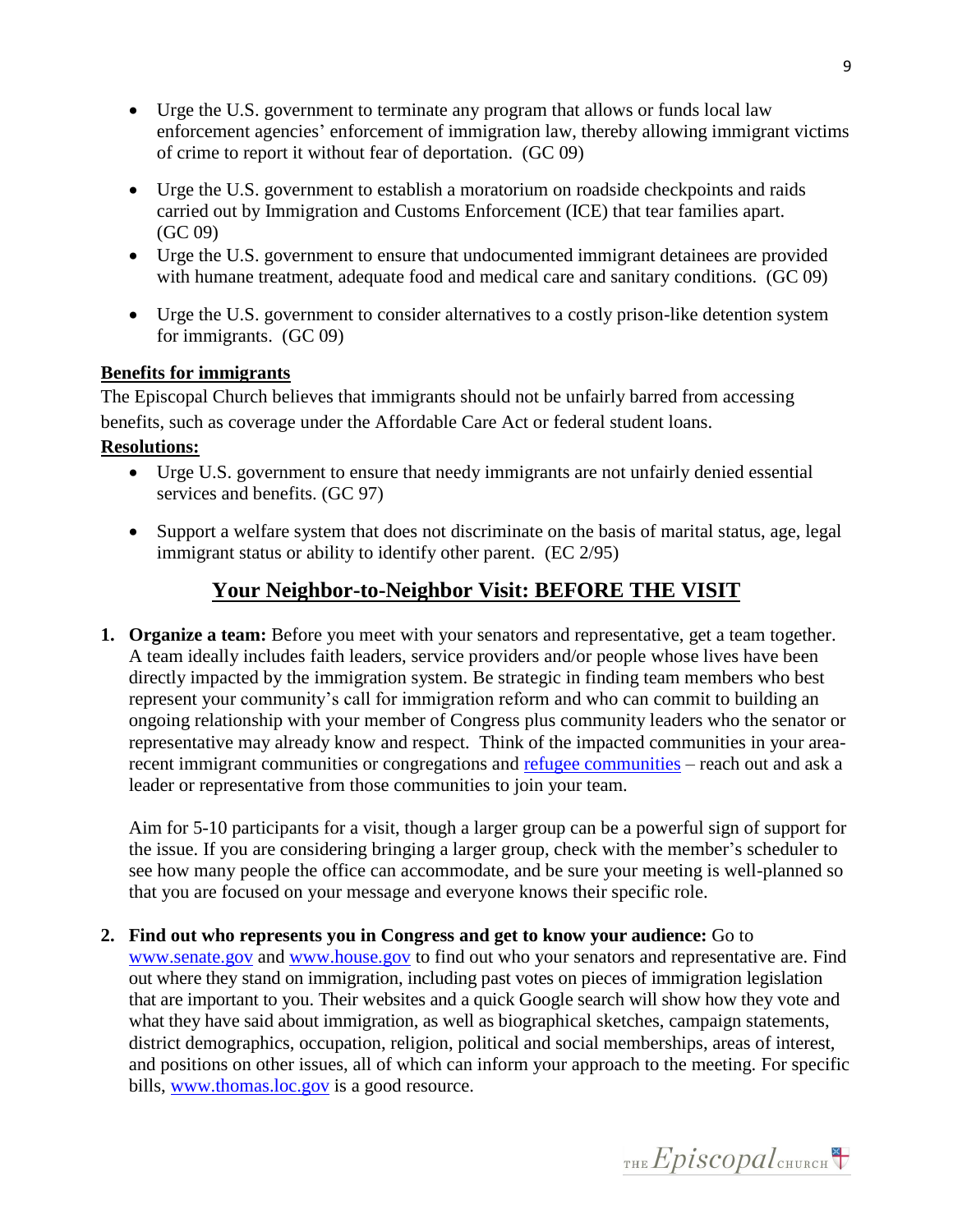**3. Have a plan:** Meetings with decision makers should always be tied to your larger advocacy strategy, since meetings are just one of many activities important to winning humane immigration reform. Before you visit your members, *always* meet with the other participants to assign roles, including the facilitator, the personal story, specific issue points, and the "ask." Practice by role-playing before the day of your meeting so that everyone feels comfortable with their role and knows what to do. Review your talking points and prepare your materials. Consider bringing materials such as statements from specific faith groups and news clippings of relevant local events.

# **Suggested Meeting Roles:**

*The Facilitator* will kick off the meeting by introducing your group, explaining the purpose for the meeting, and providing space for each person attending to briefly introduce themselves. Make sure each participant introduces which congregation and/or organization they represent. The facilitator will also jump in if the meeting goes off-track and redirect the conversation.

*The Personal Story* is key to every meeting. Someone should be present who has either been directly impacted by the broken immigration system, or has worked closely with those who have been separated from family members by outdated or insufficient laws, have been or have had family members who have been detained, or whose family members have been deported. Telling this story will show how peoples' lives are impacted and how **your community** needs immigration reform.

*Specific Issue Points:* There will be specific points your group will want to make about immigration reform, including, but not limited to, the importance of family unity and a pathway to full citizenship, and what those mean to your community. It will be helpful to have one person take on each of these issues to show they are distinctly important. Present a brief two minute reflection from a faith perspective on why immigrants' rights are an important issue for your congregation.

*The Ask* is the critical part of the visit when you ask, "Can we count on your support for immigration reform that prioritizes family unity for all families and provides a pathway to full citizenship?" Listen carefully and ask for clarification if what they say is vague.

**4. Schedule a meeting.** Call, email, or fax the local offices of your senators and representatives to request a meeting with the member to discuss immigration. Make sure to tell them how many other faith leaders and community members would like to attend with you. If the member is unavailable, ask to meet with a staffer who works on immigration issues. Be persistent and don't be discouraged if you need to follow-up in order to get a meeting scheduled.

# **Your Neighbor-to-Neighbor Visit: DURING THE VISIT**

Below is a suggested framework, but please adapt it to fit your team, your stories and your member of Congress.

**Introductions:** The Facilitator should start the meeting by thanking the member for their time, introducing the group as a whole, and then having each person introduce themselves.

*People of faith throughout* \_\_\_\_\_\_\_\_\_\_\_\_\_ (town/city/state) are committed to acting out our *faith by being good neighbors to immigrant families. We do this by \_\_\_\_\_\_\_\_\_\_\_\_\_\_\_\_\_\_\_\_\_* 

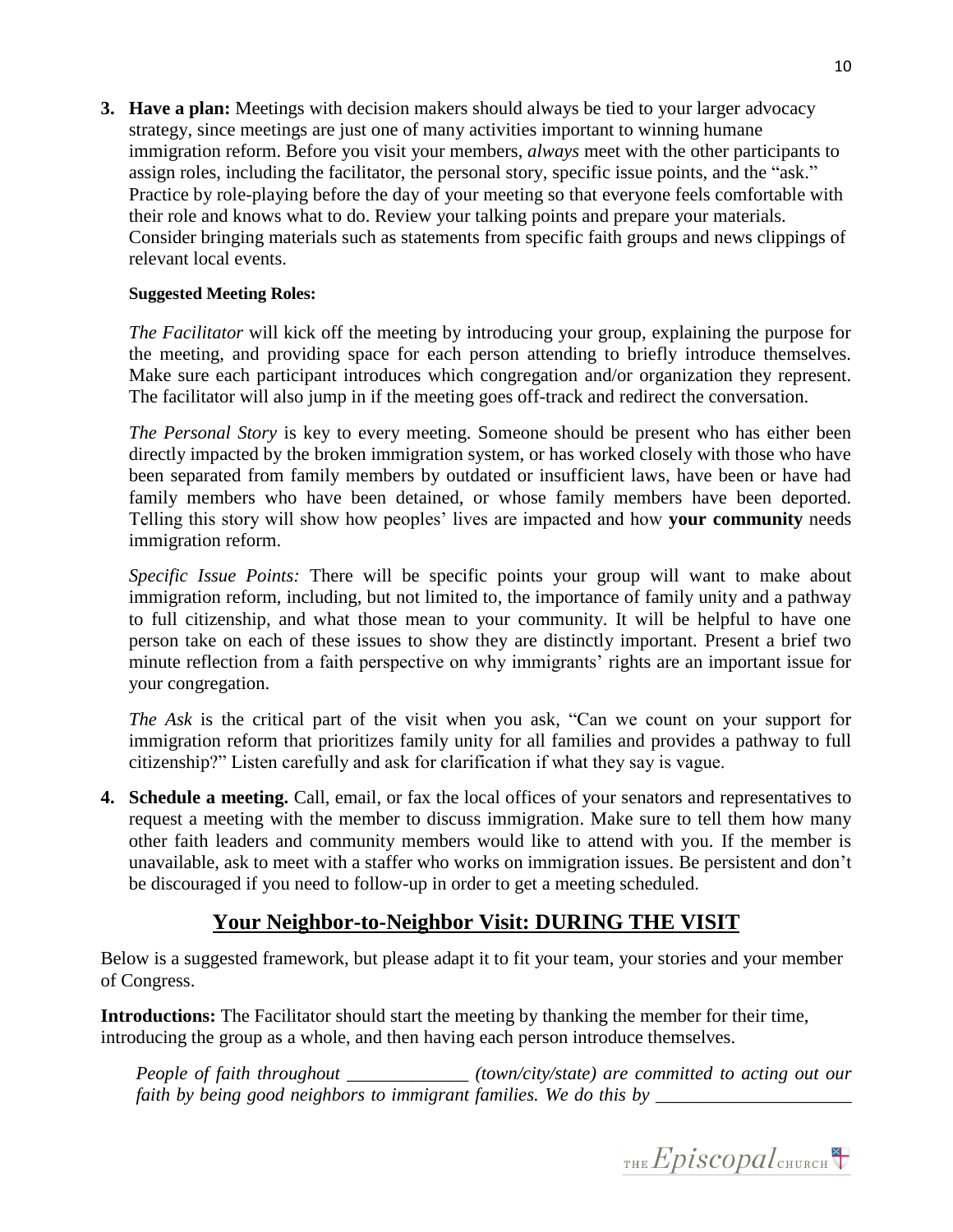*(Include a story of the work you or other faith groups in your community have done in support of immigrants – anything from ESL classes, to legal clinics, to advocacy, to other ministries.)* 

*We count you, Senator/Representative \_\_\_\_\_\_\_\_\_\_\_\_\_\_, as our neighbor, too. We commend you for demonstrating the hospitality of our community by \_\_\_\_\_\_\_\_\_\_\_\_ (Find some comments or legislation the member has worked on in support of immigrant communities.)*

*We'd also like to ask how you plan to be a good neighbor to immigrant workers and families going forward, especially as we work toward immigration reform in 2013.*

**Personal Story:** Share a personal story showing the need for immigration reform.

**Specific Issue Points:** Provide the member the materials you prepared and explain why specific issues, such as family unity and a path to full citizenship, are important to your communities.

**Path to Full Citizenship** – Currently, there are very few ways for someone who is undocumented, including undocumented youth, to become documented. Immigration reform must create a process by which undocumented immigrants can earn lawful permanent residency with a pathway to full citizenship. This would allow our immigrant neighbors who already contribute to our community to fully participate in our society with the same rights that we enjoy.

**Family Unity** – Families are the basic unit of strong communities. Thousands of families have been separated by detention and deportation, and should be reunited. Lengthy visa backlogs and the exclusion of same-sex partners and their families force people to choose between being separated for extended periods of time, illegally entering the country or being forced to choose between the people and the country they love. Immigration reform must strengthen the family immigration system for all families, including same gender domestic partners and spouses of U.S. citizens and LPRs.

**Humanitarian Principles —** Our current "enforcement first" model of immigration law has led to record deportations, record spending on interior enforcement and border security, and hundreds of thousands of families being torn apart. We seek an immigration system that recognizes inherent dignity of every human being, keeps humanitarian values at the center of our policies, and protects families from undue separation.

**Make your ask:** We believe that in order to truly be good neighbors to immigrants living and working in our communities, we must recognize the contributions and value they bring. Can we count on your support for immigration reform that prioritizes unity for all of our families and creates a pathway to full citizenship? How can we best support you in our mutual goal?

Listen well and take notes. Much of advocacy involves listening, providing opportunities for the member to ask questions, looking for indications of the member's views, and finding opportunities to provide helpful information or correct misinformation. Members and staff will appreciate the chance to be heard instead of only being talked at. Ask questions and engage in conversation. Answer questions honestly. If you don't know the answer, say that you don't know but you will find out. Assign one person in the group to follow-up.

THE  $Epis copal$ <sub>CHURCH</sub>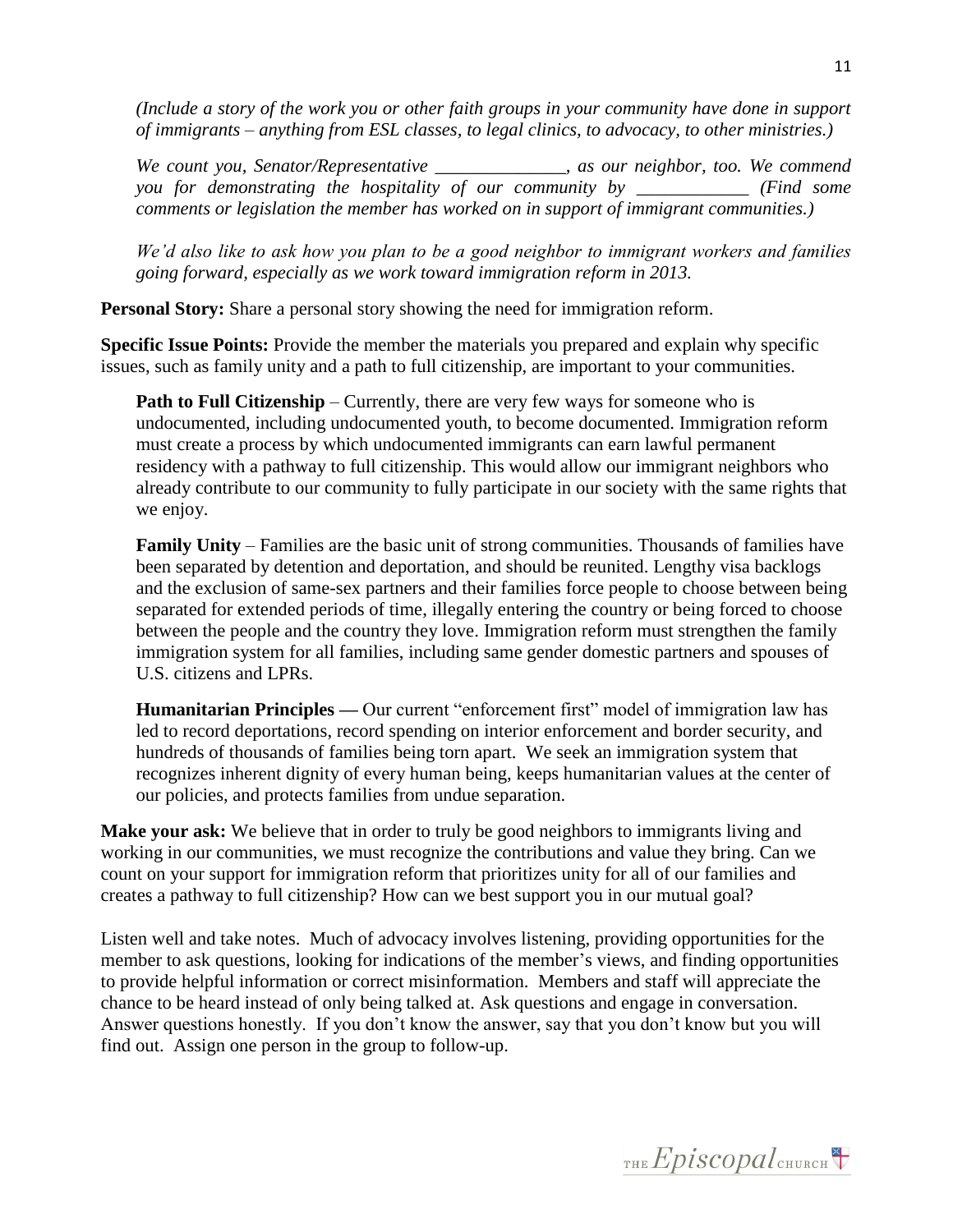**Leave Behind Materials:** Bring with you educational information, policy recommendations, signon letters, charts, studies, faith resolutions, etc., all within a packet of resources to leave behind with the member's office.

**Thank you and invitation to prayer vigil:** Thank you for your time and support. We will be hosting a prayer vigil for immigration reform in the upcoming weeks. Can we count on your attendance? In the meantime, please let us know how we can be a support to you as we all come together in  $(town/city/state)$  to be good neighbors and a welcoming community.

Remember to get the contact information and cards for the staffers you meet. Consider asking the member and staff to take a photo with your group – most politicians love the photo op!

# **Your Neighbor-to-Neighbor Visit: AFTER THE VISIT**

# **Debrief your meeting**

It's important to make sure you are all on the same page immediately after leaving the meeting, while the conversation is fresh in your mind. Make sure to leave the office building so your debrief conversation can't be overheard. As a group, review: What did we hear? Did we get what we wanted? What are the next steps? Choose one person to send a follow-up email attaching the documents mentioned, providing answers to questions that came up during the meeting, and continuing to engage the member and staff in your group's work. It's also important to evaluate your group's work. How did we do as a team? Share the information learned during your meeting with your state coalition and other allies.

# **Communicate with your base**

Make sure to take notes and report back how the meeting went to other groups with whom you are working with. The information from your meeting will inform your next steps on strategic action and is important for those who couldn't come to the meeting to feel included in the process.

### **Follow up with your member of Congress**

Send the staff you met an email thanking them for their time, attaching any documents you mentioned, providing answers to questions that came up during the meeting, and once again making your case for humane immigration reform.

### **Call Washington, DC**

Call the Interfaith Immigration call-in line at 1-866-940-2439 or the Capitol Switchboard at (202) 224-3121 to be connected to the DC offices of your senators and representatives. Introduce yourself as a constituent and ask for the staffer who works on immigration. Tell them about your meeting with their local office, ask what they are doing to champion immigration reform, and urge them to support humane immigration policies. Oftentimes the local and DC offices do not communicate about visits, so it's important to follow up with the DC office as well.

# **Let us know how your visit went**

It's very important for us to continue to gather information about where your members stand on immigration reform. After you meet or speak with someone from your senators' and representatives' local and/or DC offices, please fill out this feedback form: **[www.interfaithimmigration.org/state-resources/register-in-district-visits-to-lawmakers-on-cir](http://www.interfaithimmigration.org/state-resources/register-in-district-visits-to-lawmakers-on-cir)**.

THE  $Epis copal$ <sub>CHURCH</sub>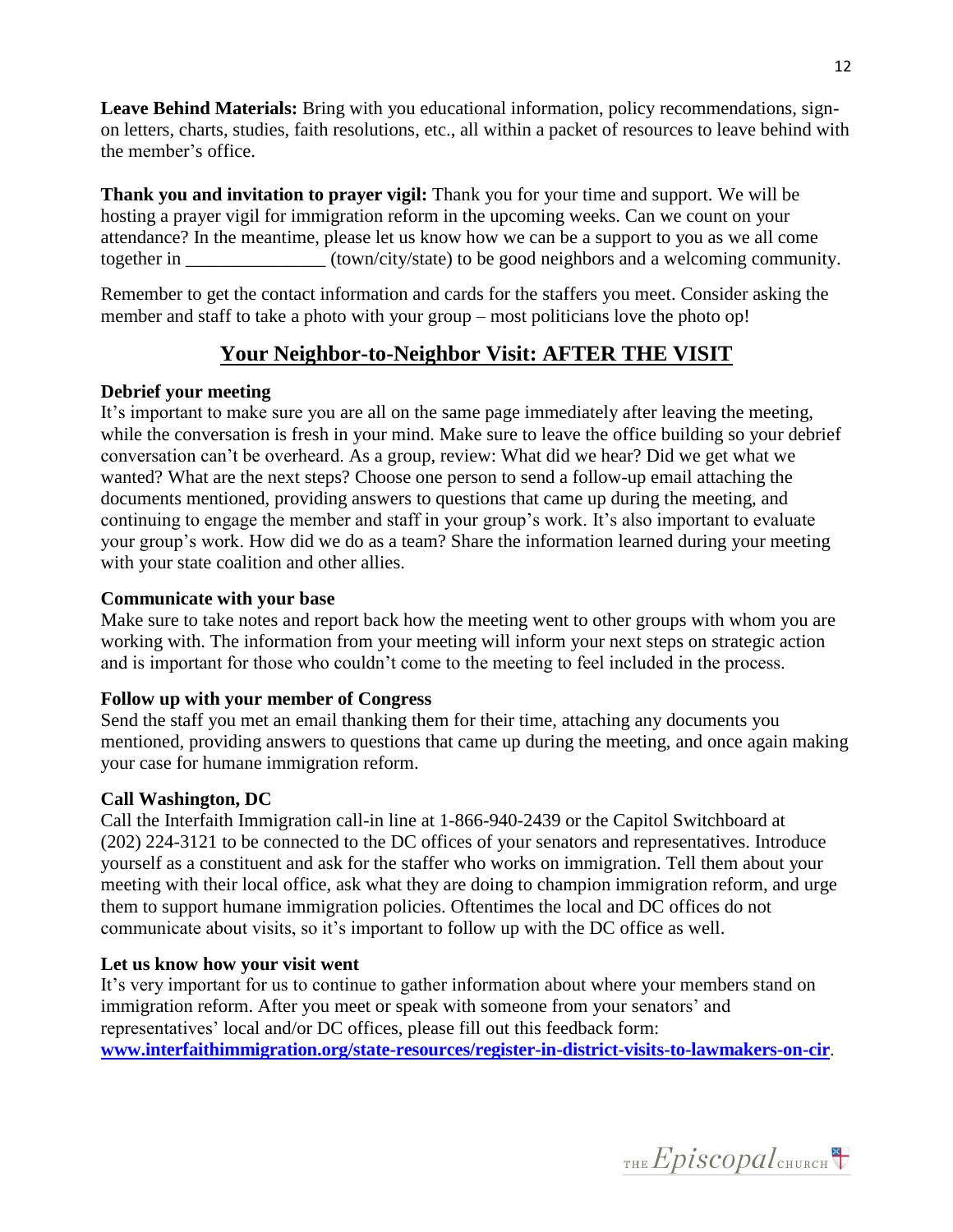Our staff in the Office of Government Relations in DC and our interfaith partners can then follow up with the DC staff to reinforce your visit and to make sure we have an accurate vote count for immigration reform!

# Prayer Vigils for Family Unity & Immigration Reform **Why host a prayer vigil?**

Hosting prayer vigils around the country provides people of faith an opportunity to reflect on the deep scriptural, spiritual roots of our work to support immigrants' rights and highlight the real-life consequences of our failed policies. Family Unity Vigils are part of a larger strategy to express to our elected officials in Congress that humane immigration reform is a top priority for people of faith.

Everyone, lay and ordained, new to this ministry of action or a seasoned advocate, from the smallest congregation to large congregations, can be a part of this nationwide effort to see just, proportional, and humane immigration reform.

# **Some options for involvement include**:

• Coordinate a public prayer vigil with other places of worship, inviting community members and your senators and representatives. Publicize it through bulletins, websites and flyers.

• Plan a prayer vigil for your faith community, and invite an immigrant to share how their lives would be impacted by immigration reform. Invite your senators, representatives and local press outlets.

• Add a focus on immigration to an existing event—community meal, ESL classes, or a discussion for your faith community. Let your senators, representatives and local press know you're doing it!

• Invite Episcopal Migration Ministries (EMM) staff, former refugees, and refugee communities to share their experiences and join your event. They can offer service expertise and firsthand stories of migration, the immigration system, and strong demonstrations of community support.

• [Click here](http://episcopalmigrationministries.org/where_we_work/emm_affiliate_network_map.aspx) to see a list of EMM's 31 locations- one may be near you!

• Encourage/offer a sermon, litany or another major focus on immigration in worship. Let your senators and representatives know—share the bulletin or text of the sermon with them, or maybe even invite them to worship with you.

• Include a prayer petition about immigration within worship services, during community gatherings, or around other social times, providing community members opportunities to write letters or leave voice messages for your senators or representatives.

Whatever form your event takes, your prayers and action will be joined and magnified through the prayers and actions of other people of faith around the country.

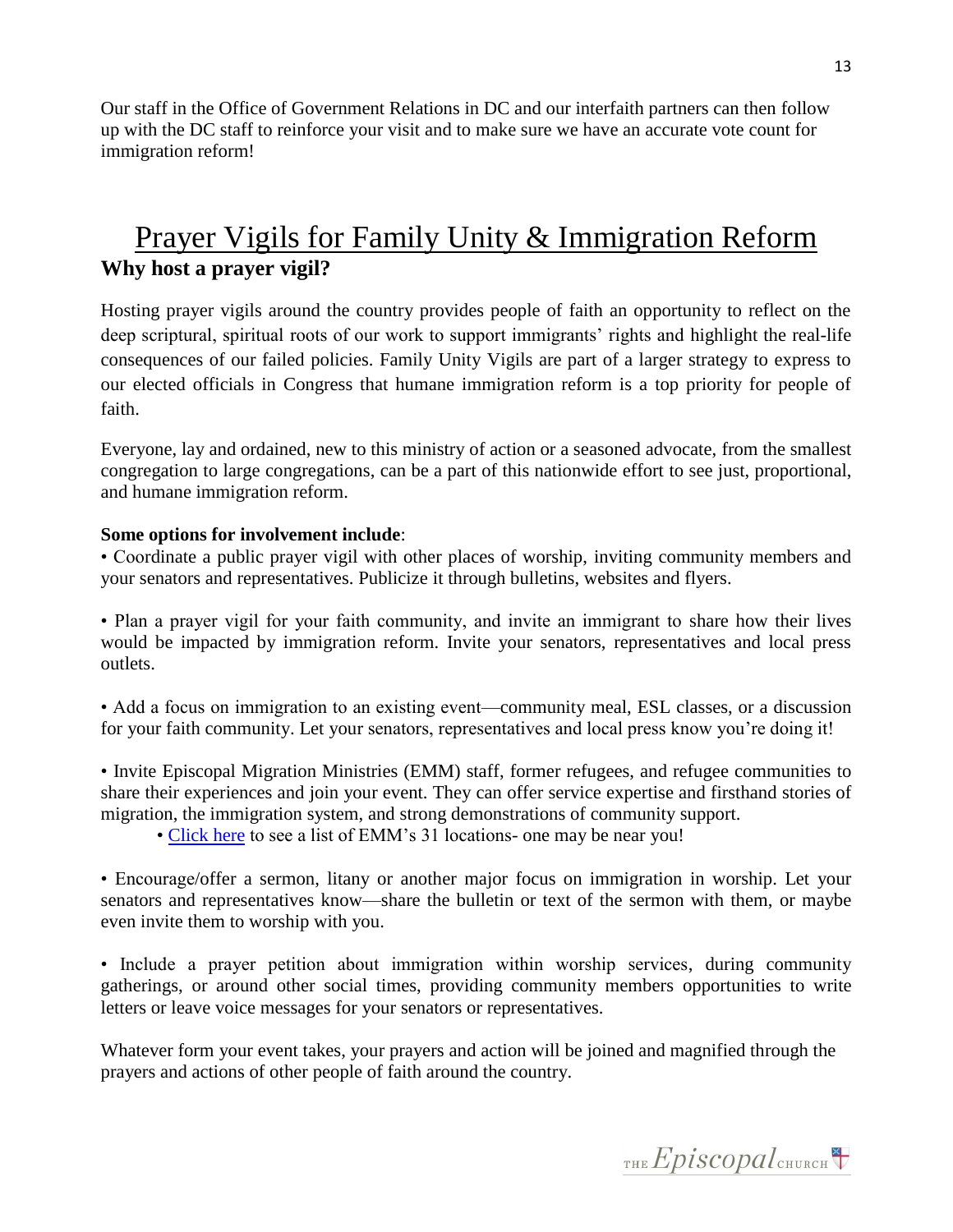Immigration reform is a large task with many complex components, but you do not need to be an immigration lawyer or a policy wonk to be an effective and forceful advocate. Speak from your personal experience and the experience of your community and, when looking for overarching themes, we suggest the following:

- 1. Humane immigration reform is reform that prioritizes family unity, provides a fair and accessible pathway to full citizenship, offers protection to vulnerable migrants such as refugees and takes a proportional approach to enforcement.
- 2. Empowerment of people of faith to speak out more boldly for immigrants' rights.
- 3. Moral courage for members of Congress to show leadership by voting for immigration reform.

**Register Your Event Now** by filling out this form:<http://wp.me/p2MCxv-bh> Registered events will show up as candles on a map showing the hundreds of similar events happening around the country. You can also use the calendar to find out who else is planning events in your area.

*Registering your event is IMPORTANT* — it helps us track and connect people to you and provides information so that other immigrant advocates in your town know how to get involved. Even a small event, multiplied around the country, will send a powerful message to our representatives in Congress that immigration reform is a moral issue that is important to people of faith and conscience.

# **Planning your prayer vigil**

Before planning an event, it's helpful to define your goals. Who do you want to reach? What specifically do you want this event to accomplish? Examples include: "We want 100 people to sign a postcard to their member of congress" or "We want media coverage to show that the people of faith want immigration reform." Make sure that all speakers find a way to incorporate this vision into their prayers, songs, etc.

To make your vigil effective in convincing decision-makers to vote for humane immigration reform that prioritizes family unity and provides a pathway to full citizenship:

• Identify your senators and representatives who need to hear that people of faith support immigration reform, and research their faith background to reach out to leaders of that tradition

- Host your vigil in a strategic location, such as in front of their local offices
- Include the senators' and representatives' names in the materials and event program
- Make and display signs that have your message for full citizenship and family unity
- Invite interfaith partners to join your event

• Invite service providers such as Episcopal Migration Ministries staff, [local legal service providers,](http://cliniclegal.org/affiliates) and community organizations• Invite the local media – this will help decision-makers know this is important

• Take pictures; write Letters to the Editor, Opinion Editorials and blog posts; post on Facebook and send press clips to the decision-maker when you set up a meeting with them

# **Drawing on Symbolic and Creative Traditions**

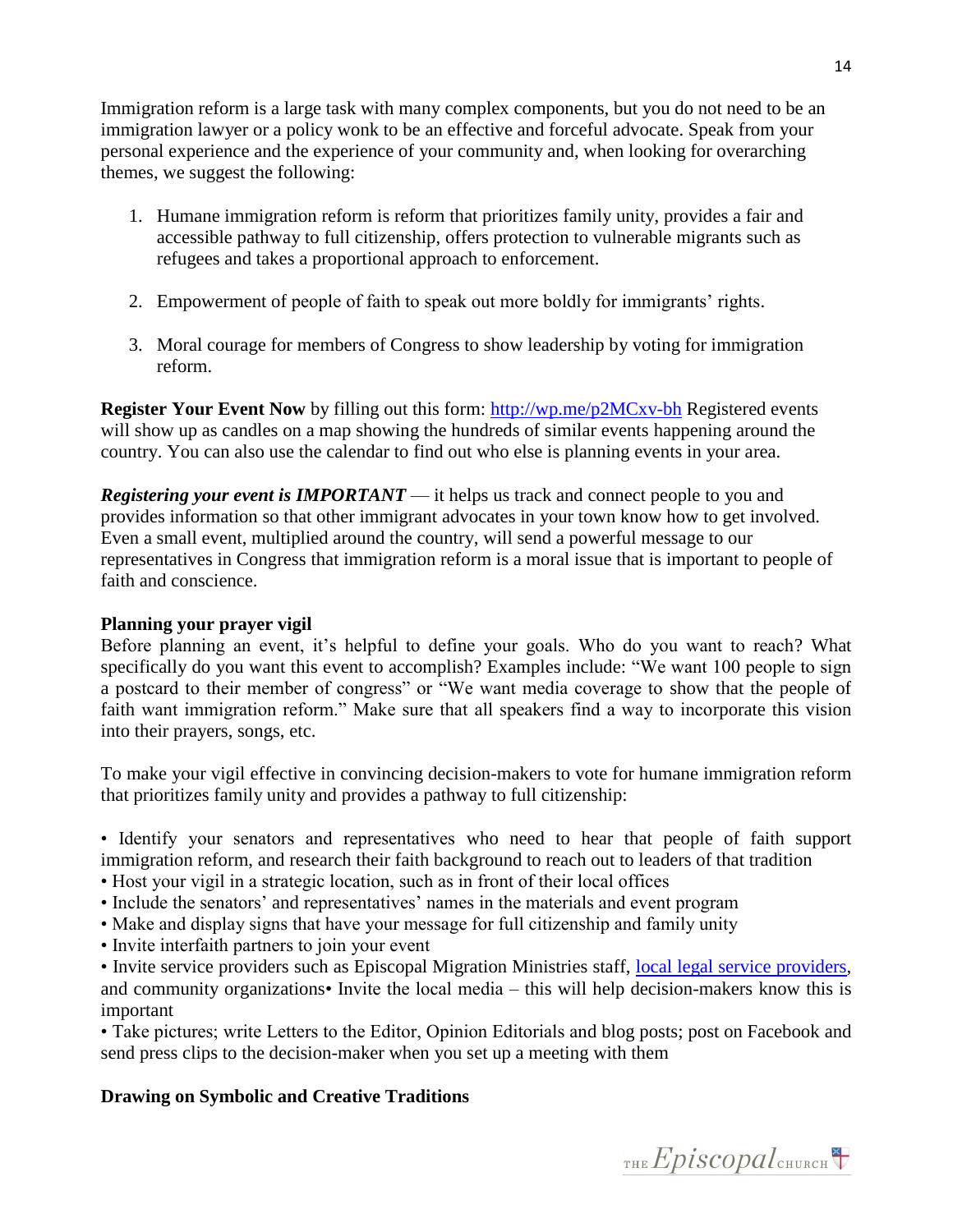A prayer vigil for immigration reform should showcase your Episcopal faith or, if applicable, show the diversity of faiths present. Rather than asking participants to only use interfaith language, encouraging all participants to pray in their own faith tradition and voice can add power to a prayer vigil. The set-up for the vigil should ensure that all faiths are respected and welcomed with awareness and consciousness.

Drawing on faith traditions and rituals can make vigils much more powerful, thereby raising the creative and dramatic tension. Use images and symbolism that draw attention and showcase the powerful solidarity people of faith show in working for immigration reform. Here are some examples:

- Ask Clergy attending to wear collars, stoles, robes and any other appropriate attire
- Foot washing of individuals impacted by immigration policies
- Procession with candles to symbolic location
- A Prayer Wall with handwritten prayers for family unity and full citizenship
- Utilize special events (e.g. Valentines with hearts that say "love thy neighbor")
- Invite lawmakers to read scriptures/sacred texts supportive of immigrants' rights
- Lift up stories from community members and compare them to stories in sacred texts
- Highlight passages in scripture and present them to members of congress
- Collect and deliver prayers for humane immigration reform to your senators and representatives

• Make visuals – photos, drawings, art, etc. that show the consequences of immigration enforcement policies and family separation

# **Planning Checklist**

### **4 to 6 weeks before your event**

\_\_\_ Organize a team of congregants, faith leaders, and community members to help plan the event. \_\_\_ Set a date and time. Keep the length of the vigil realistic, as even an hour can be a large time commitment for some. Consider what time of day will best serve your purpose.

\_\_\_ Invite your senators and representatives using the below sample invitation letter. If your member cannot attend, make sure they receive the press releases and coverage.

\_\_\_ Secure a location that will be accessible to those attending and strategic in getting the attention of your members of congress. Apply for any permits needed for the location; reserve or order any equipment you'll need, such as microphones, cameras, banners, candles, and projectors; and make sure you can access electrical outlets.

\_\_\_ Choose a time of day best for attendance and media (6pm works well for the evening news)

\_\_\_ Invite speakers. Are there prominent faith leaders in your community who could offer a prayer? Who might serve well as a leader/emcee to get the vigil started? Leaders from impacted immigrant and refugee communities?

\_\_\_ Remember to register your prayer event at interfaithimmigration.org!

### **2 to 3 weeks before your event**

\_\_\_ Create promotional materials and invite people through word of mouth, newsletters, bulletins, websites, social media, and listservs. Distribute event information to other organizations to get the word out.

Gather the equipment you'll need—sound equipment, extension cords, chairs (especially for the elderly), a projector, etc. Might people need water or warm beverages?

THE  $Epis copal$ <sub>CHURCH</sub>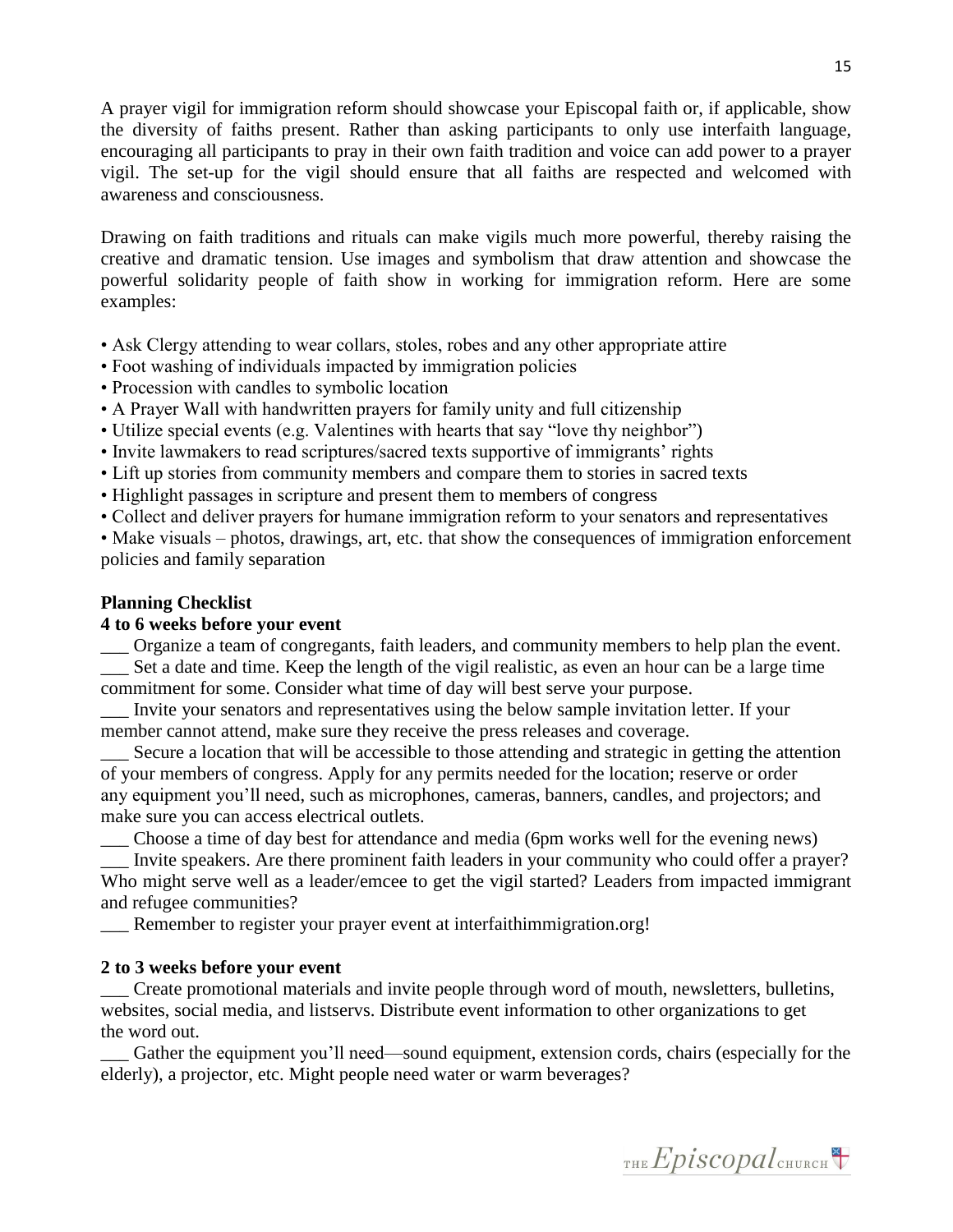Go over vigil program and identify the appropriate prayers and speakers. It's good to have just a few speakers to lead, but plan for many participants to offer short prayers.

\_\_\_ Make sure you have all equipment ready for the next day, your speakers and the emcee for your event are prepared, and everyone knows their role (sign-in table, taking pictures, handing out programs, welcoming press and handing out news releases).

Prepare a sign-in sheet so you can continue to communicate with participants after the event.

#### **The day of your event**

\_\_\_Arrive early—give yourself and your team plenty of time to set-up sound equipment, tables, etc.

Greet participants, give them a copy of the program and ask them to sign up for future updates. Greet reporters, give them your press release and ask them to sign in (name, media outlet,

email address and phone number) to follow up and to establish relationships for the next event.

#### **After the event**

Send thank you notes, photos, video, and press clips from your event to attendees and your senators and representatives. Consider writing a blog post and share it on your website or at the EPPN website: <http://episcopal.grassroots.com/stories>

Below is one example of how a vigil might be ordered, but your program may look very different consider the resources within your community or core planning group (an exceptional church choir or cantor, local poet, sign language translator, artist, etc.), and use them to plan your vigil program.

**Welcome**—A few words about the focus and purpose of your vigil. Why now? What's the concern? Who's affected? How can this vigil convince your members of congress to support humane immigration reform? What values shape your faith traditions' response to these concerns? This may take the form of brief comments from one of your speakers, or a welcome and an opening prayer.

Opening Prayer: Ask clergy or key lay leader to open with a prayer.

**Song**—A singer, choir or instrumentalist can perform, or a few singers can lead participants in singing.

**Reading**—For ideas see suggested readings below.

**Speaker**—A personal story from a local community member of how the broken immigration system has impacted families. More than one story can be integrated throughout the program as well.

**Creative Ritual—**Integrate creative symbols or rituals from faith traditions that draw more attention to the importance of immigration reform (see above suggestions).

**Prayer—One** person may lead the prayers, or you might invite several faith leaders to pray according to their traditions. Involve vigil participants in praying a refrain throughout your prayer time, or pray in a circle so everyone has the opportunity to pray. Consider offering prayers in multiple languages.

**Song & Closing**—Reiterate the focus and purpose of your vigil, and send participants off with a call to welcome newcomers and raise their voices in the public sphere for compassionate immigration reform. Consider a procession or march to another symbolic and strategic location.

### **Sample Invite to Your Member of Congress**

Dear Honorable Senator / Representative,

We would like to invite you to attend [CONREGATION]'s prayer vigil on [DATE] at

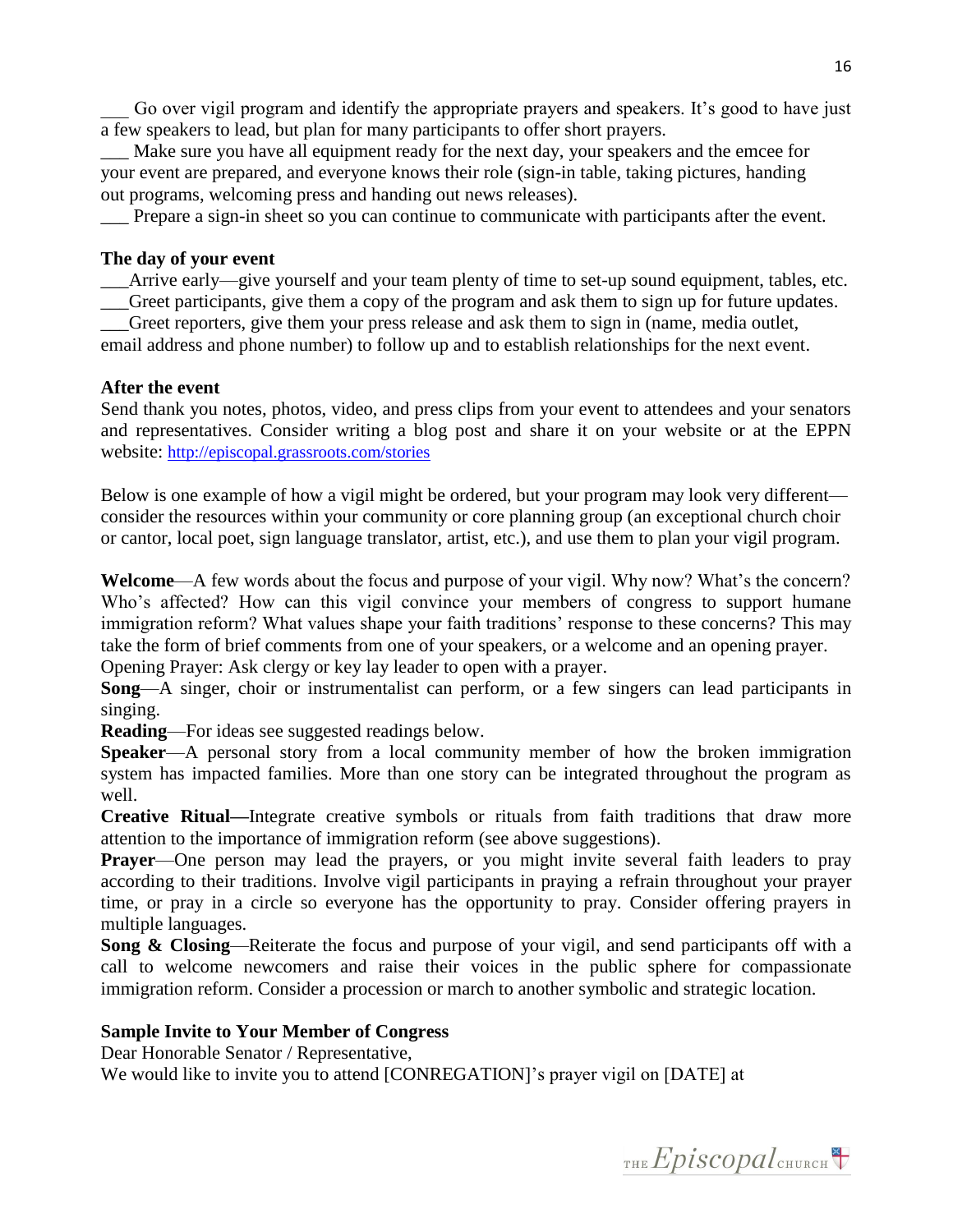[LOCATION]. The event is part of a national faith movement to see comprehensive immigration reform this year and to stand with our immigrant brothers and sisters with prayer vigils, potlucks and congressional visits taking place in communities around the country.

Families are the basic unit of strong communities. Thousands of families have been separated by detention and deportation, and should be reunited. As people of faith, we cannot sit by as families are torn apart. If we do not reform our immigration system, we risk further destruction in our communities.

We hope you will join us at this vigil to pray for immigration reform that reunites families and provides a pathway to full citizenship for undocumented immigrants. We will also be praying for moral courage for our leaders in Congress to enact such reform.

We encourage you to join faith and community leaders in [DISTRICT] to stand up for immigration policies that prioritize family unity and treat all people with dignity and respect. Please contact [CONTACT NAME] at [NUMBER] to RSVP or for additional information.

Thank you, [List all vigil organizers]

# **Suggested Readings**

The Hebrew Bible tells us: "The strangers who sojourn with you shall be to you as the natives among you, and you shall love them as yourself; for you were strangers in the land of Egypt." (Lev 19:33-34)

In the New Testament, Jesus tells us to welcome the stranger, "for just as you did it to one of the least of these who are members of my family, you did it to me." (Matthew 25:40)

The Qur'an tells us that we should "serve God…and do good to…orphans, those in need, neighbors who are near, neighbors who are strangers, the companion by your side, the wayfarer that you meet, and those who have nothing." (4:36)

The Hindu scripture Taitiriya Upanishad tells us: "The guest is a representative of God." (1.11.2)

"Why should you not hate the stranger? asks the Torah. Because you once stood where he stands now. You know the heart of the stranger because you were once a stranger in the land of Egypt…G-d made you into the world's archetypal strangers so that you would fight for the rights of strangers – for your own and those others, wherever they are, whatever the colour of their skin or the nature of their culture, because, though they are not in your image – says G-d – they are nonetheless in Mine. There is only one reply strong enough to answer the question: Why should I not hate the stranger? Because the stranger is me." --Rabbi Jonathan Sacks, Chief Rabbi of the United Hebrew Congregations of the (British) Commonwealth

"The stranger who resides with you shall be to you as one of your citizens; you shall love him yourself, for you were strangers in the Land of Egypt: I am the Lord your God." (Lev 19:34)

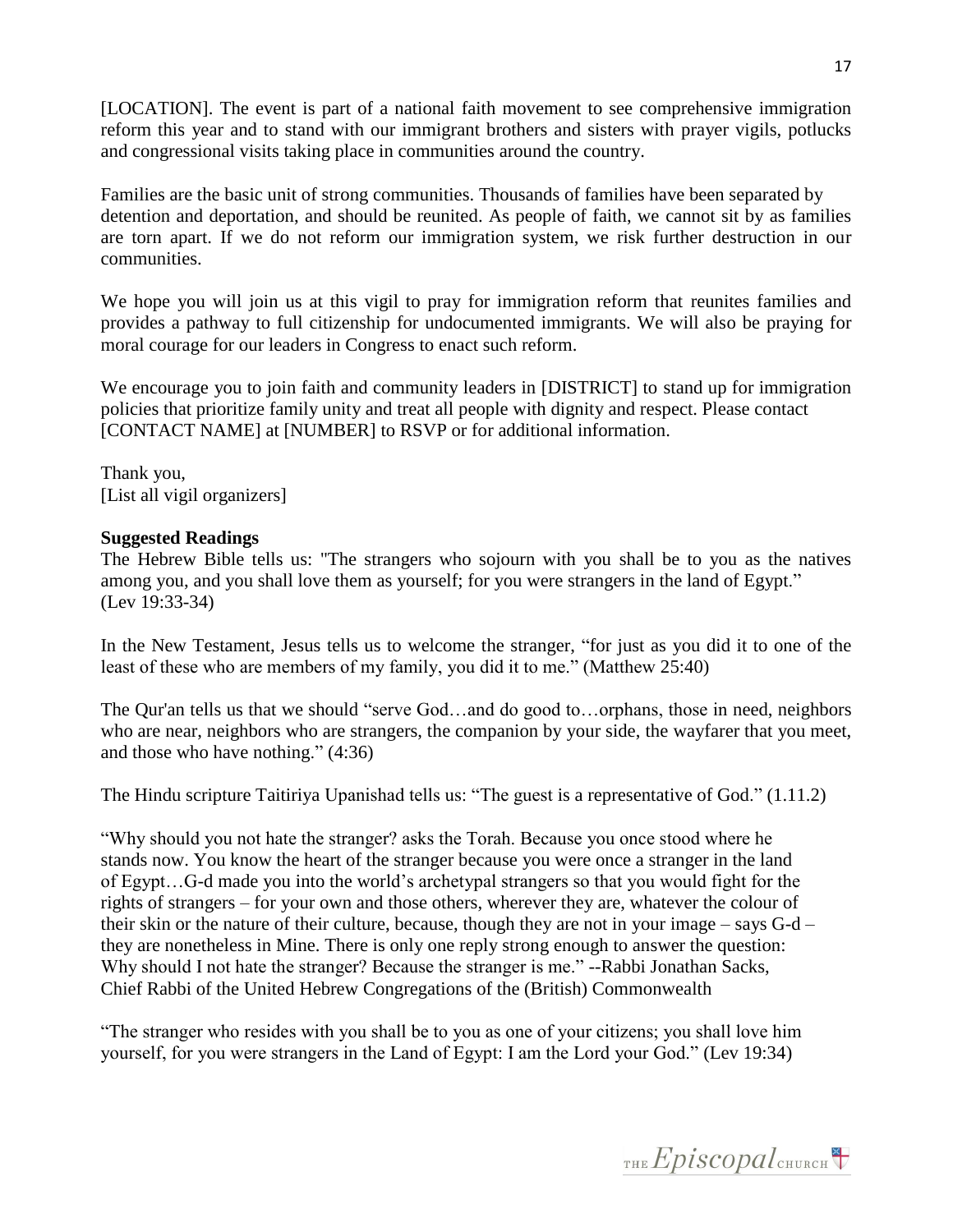"Let mutual love continue. Do not neglect to show hospitality to strangers, for by doing that some have entertained angels without knowing it. Remember those who are in prison, as though you were in prison with them; those who are being tortured, as though you yourselves were being tortured." (Hebrews 13:1-3)

"This law of shielding the alien from all wrong is of vital significance in the history of religion. With it alone true Religion begins. The alien was to be protected, not because he was a member of one's family, clan, religious community, or people; but because he was a human being. In the alien, therefore, man discovered the idea of humanity." --German-Jewish philosopher Hermann Cohen (Dr JH Hertz, Pentateuch & Haftorahs, The Soncino Press, 1960, Pg 313.)

"We bid you welcome, who come with weary spirit seeking rest. Who come with troubles that are too much with you, who come hurt and afraid. We bid you welcome, who come with hope in your heart. Who come with anticipation in your step; who come proud and joyous. We bid you welcome, who are seekers of a new faith, Who come to probe and explore, who come to learn. We bid you welcome, who enter this hall as a homecoming, Who have found here room for your spirit, who find in these people a family. Whoever you are, whatever you are, wherever you are in your journey, We bid you welcome." (We Bid You Welcome, by Richard S. Gilbert, reading number #442 from Singing the Living Tradition)

"… I was hungry and you gave me food, I was thirsty and you gave me something to drink, I was a stranger and you welcomed me, I was naked and you gave me clothing, I was sick and you took care of me, I was in prison and you visited me…just as you did it to one of the least of these who are members of my family, you did it to me." --Matthew 25:35-40

# Making YOUR Voice Heard in Town Halls

During the August recess many members of Congress host Town Hall Meetings in their district. Open to the public, these meetings are a chance for members to hear directly from their constituents about the key issues before Congress. This August, immigration reform is likely to be a frequently discussed topic, and we already know that anti-immigrant groups will be present. That is why we need to make sure that our representatives hear **LOUD** and **CLEAR** that we, as Episcopalians and people of faith, want to see comprehensive and compassionate immigration reform **this year**. By asking questions about immigrants' rights, we will remind both representatives and those attending that "welcoming the stranger" is not only important to people of faith but to our nation as a whole. When representatives know that their constituents support a strong stance in favor of immigration reform, it encourages them to prioritize this issue and to vote in favor of citizenship! The August recess is so important precisely because of these moments where the electorate has the chance to change a representative's or senator's mind on an issue.

Follow these easy steps to get involved:

1. **[Call your Representative](http://www.house.gov/)** to ask when and where their Town Halls will be held. Preliminary List: [www.interfaithimmigration.org/2013/07/24/list-of-town-hall-meetings.](http://www.interfaithimmigration.org/2013/07/24/list-of-town-hall-meetings/)

THE  $Epis copal$ <sub>CHURCH</sub>